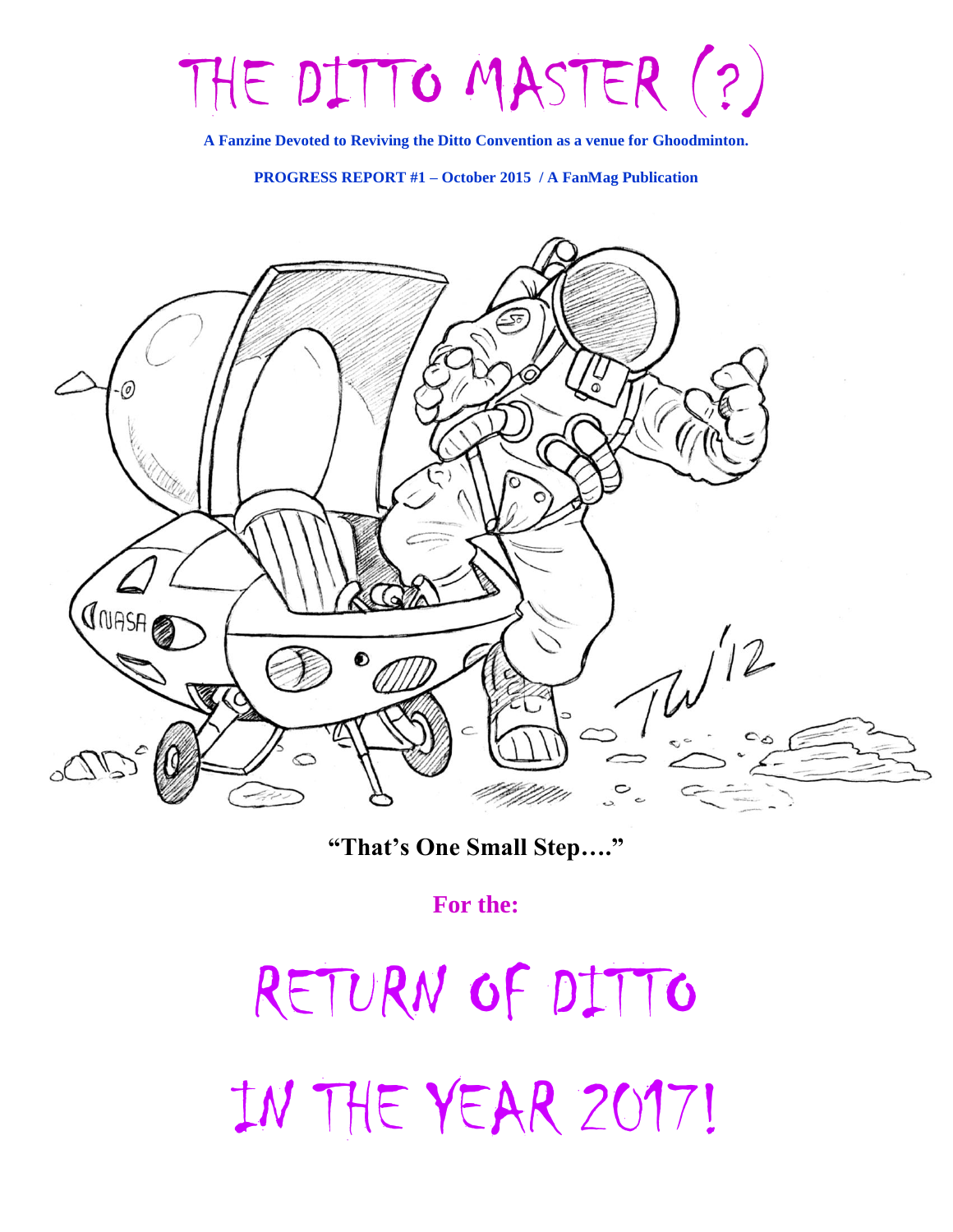## **THE 2017 DITTO!**

### **WHEN?**

 The fall of 2017, probably October 6 to 8 (US Columbus Day/Canadian Thanksgiving weekend.)

#### **WHERE?**

 Vancouver Lower Mainland Region, British Columbia, Canada.

#### **WHY?**

 Taral Wayne, one of the founders of Ditto, dared me to host a Ditto.

## **WHO?**

 R. Graeme Cameron. I chaired VCON 25 in 2000, for which I won an Aurora Award. VCON typically has 500 to 700 members.

 Consequently I've become Chair of VCON 41 in 2016 as a kind of practice run for Ditto. Makes sense to me.

#### **VENUE?**

 A hotel. Or maybe a motel. But definitely not a pup tent under the Burrard Bridge.

## **MEMBERSHIP FEE?**

 Unknown at this time, but guaranteed to be no higher than \$50 US and probably under \$40. Depends on anticipated costs as yet to be determined.

## **PROGRAMMING?**

 I believe Fridays and Sundays at Dittos are typically devoted to socializing. There will probably be a single track of programming Saturday afternoon.

Programming may or may not include:

- Ghoodminton tournament.
- Old style printing technique demo.
- One-shot at-the-con publication.
- One or two panels.
- Fanzine auction.

## **CONVENTION PERKS?**

May or may not include the following:

- Nifty membership badge.
- Nifty commemorative program book.
- Even niftier fannish anthology.
- Fanzine lounge.
- Hospitality suite.
- One or more room parties.
- Other neat stuff as yet unthunk.

#### **GOAL?**

 To have fun with peers and like-minded fen in the realm of fanzine fandom and fannish tradition.

#### **THE FUTURE?**

 If Ditto 2017 works, I may consider holding an annual Ditto-like fanzine fan relaxacon under the title "FanMag" starting in 2018, but only if it is viable.

## **CURRENT MEMBERSHIP?**

 In terms of people who have absolutely, positively stated they will tentatively definitely attend if possible, maybe, depending.

- R. Graeme Cameron
- Alan Rosenthal
- Garth Spencer
- Felicity Walker
- Michael Bertrand
- Andrew C. Murdoch
- Kathleen Moore

 We have almost two years to put this together. I hope I can rely on you to assist.

#### **WHAT I CURRENTLY WANT:**

- Your tentative commitment to come.<br>- Your suggestions for programming
- Your suggestions for programming.

You can contact me at [Ditto 2017](mailto:rgraeme@shaw.ca)

 The one and only Ditto I attended was Ditto 8 in Seattle in 1995.

 **As proof of how much fun a Ditto can be I offer excerpts from my trip report:**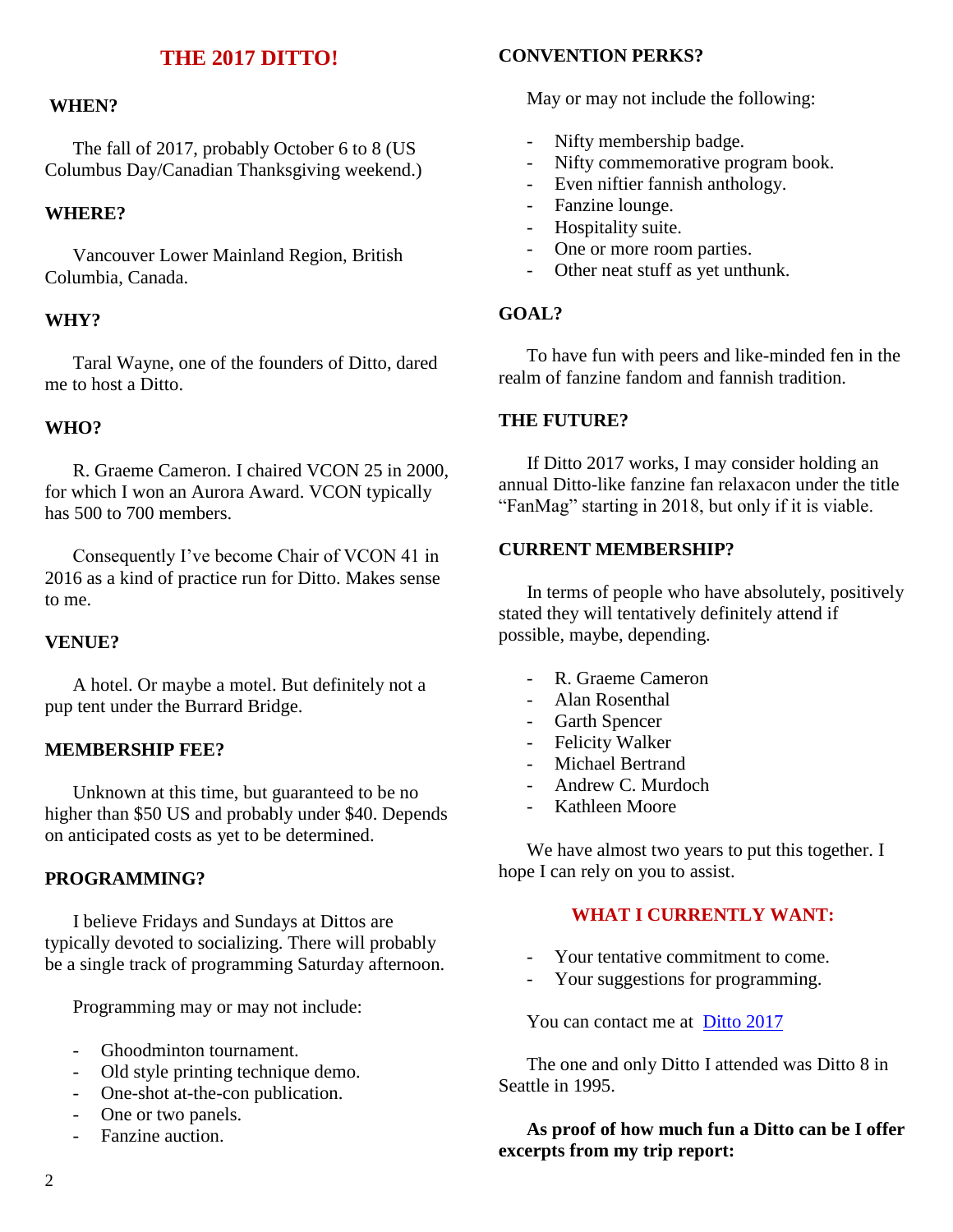## SEARCHING FOR DITTO 8

*By R. Graeme Cameron*

## **Friday, November 3rd – 1995**

 DITTO! One of only two annual conventions devoted to fanzine fandom, the larger being CORFLU. This year (1995), Ditto 8 was being held in Seattle. I couldn't resist. Having stepped down as 'God-Editor' of the BCSFA clubzine and switched my efforts to my perzine SPACE CADET, I just had to go and meet like-minded fans, especially those I trade with, so I could assign faces to names.

 But I was nervous. I have seldom visited the States, and this would be the first time I'd be travelling on my own. Having spent a lifetime watching American TV news about rampant crime in the inner cities, I was worried. True, Vancouver has now graduated to gang warfare and drive-by shootings, not to mention the occasional serial killer, but I live here, I know what streets to avoid, whereas Seattle was a complete unknown.

Yet I'd hate to miss Ditto 8....

 I confided my fears to Spider Robinson. He suggested I simply tuck the price of a bus ticket home in my sock in case I should be robbed of everything else. (Thieves hardly ever steal your socks, especially the ones you are wearing.)

 Ah! Good advice! Better make it thirty dollars, just to be on the safe side. American dollars of course. I opted to enter the US with \$300 American plus a \$1,000 recently acquired extension on my credit card limit (I had to argue them out of giving me twice as much!).

 Times were grim, but I was grimly determined to have fun, I tell you. Fiercely determined.

 I entered the US via Greyhound bus with \$270 US in my wallet and \$30 US already in my sock (you never know, might get mugged stepping off the bus...)

 I told the US Customs Officer I was travelling to an Amateur Press Association convention.

 Incomprehension chased boredom across her face and I was waved back on board the bus. Good. Had

she pawed through my carry-on case and discovered the fifty freebie copies of SPACE CADET – who knows what might have happened?

 But now I was in America! A foreign country! My keen eyes searched the passing countryside for signs of exotica. Good lord! The grass was the same colour as the grass in Canada! And evergreen trees. They had evergreen trees! And Crows! There were Crows in America! And look at that! Wow! They even had McDonalds in America!

 I sat back to think things through. Obviously this alien country business was trickier than I thought. Perhaps it was in the subtler details that the otherworldliness would be evident – what should I be looking for? Then it hit me. Flags! The Yanks are nuts about their flag! Patriotic display is a fine art in their country. Look for the flags!

 I did. For the longest time, and nary a one. Odd. Not what I expected. Finally spotted a star-spangled flying from a pole in front of a motel, side by side with a Canadian flag to draw in tourists like myself. Well, that's not unusual. In Canada I can see the same display in front of hotels, only aimed at American tourists. Did this imply similar outlook, similar customs? Hmm, not very exotic.

 We passed an aging station wagon driven by an elderly gentleman. There was a huge "Technocracy" sticker on the door of his car. For a moment my heart leaped. Then I remembered, in Vancouver this obsolete fossil of a political movement has its own building (or did, I understand it's for sale now), so nothing uniquely American about the sight. Sigh.

 Was there nothing different in America? Nothing peculiar to America? Was America merely a slavish imitation of Canada after all?

 Then we passed a sign reading: "VOTE BART FOR SHERIFF!" Aha! You don't see that in Canada! Now I knew I was in a foreign land.

 And to digress, one with a truly expensive medical system. I derived great comfort from the fact I had purchased, via the Royal Bank, extra health insurance above and beyond my B.C. medical plan. I tell you, the only way to have fun is first to fully appease your paranoia.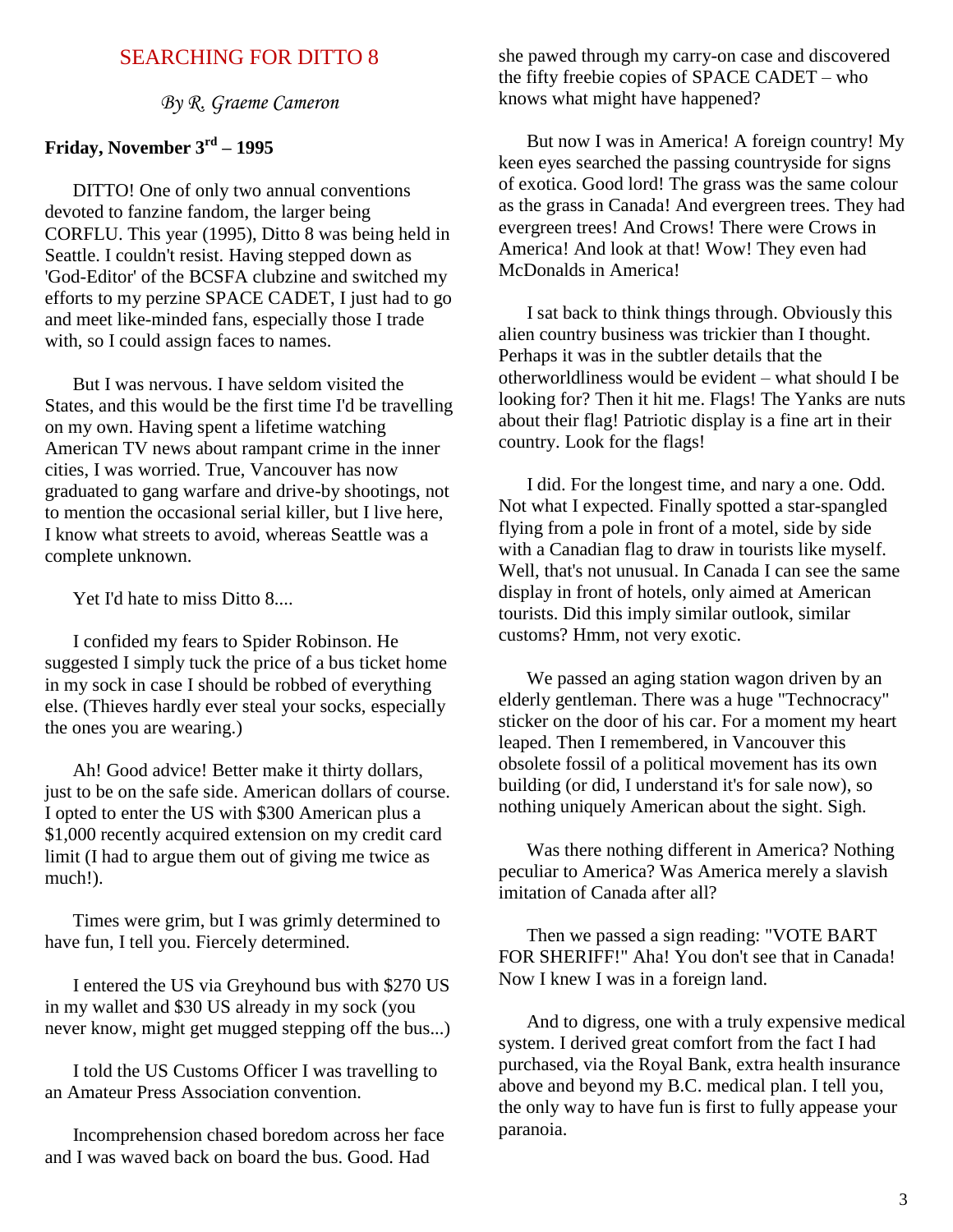Another important principle for travellers is to empty your bladder as often as possible. I had visions of scurrying through thug-infested Seattle streets desperately trying to find my hotel before my bladder burst – as dark a vision as can be imagined – so when I felt the call of nature I strode briskly to the washroom at the back of the bus.

 Or should I say cubicle? There I was, standing in the swaying bus attempting to take a leak, holding on to a bar with my left hand, holding on to the appropriate appendage with my right, shins braced against the sharp edge of the toilet platform, staring down a deep well at turbid green waters sloshing about below, trying to urinate.

 The bus lurched. The toilet platform cut into my shins. "Ow!" I cried. The bus lurched. Click! The door unlocked, and banged open. "Damn!" I shouted, and slammed the door shut. Locked the door. Click! The bus swayed. Shins again. "Ow!" Lurched the bus. Click! Bang! The door was open. "Damn!" Slam! Lock it again. Click! Leaped the bus. "Ow!" Click! Bang! "Damn!" Slam! Click! "Ow!" Click! Bang! "Damn!" Slam! Click! "Ow!" Click! Bang! "Damn!" Slam! Click! Etc.

 It took me the longest time to concentrate sufficient presence of mind to convince my bladder to empty.

 Ghod only knows what the Japanese tourists sitting beside the washroom thought I was up to.

 Refreshed, or at any rate sweating with relief, I staggered back to my seat, having experienced my first adventure. After a mere  $3 \& 1/2$  hours of travel, a glimpse of tall towers in the distance. For the next while we were embraced by the I-5 embankments, all at once we were sweeping past Lake Union and the autumn leaves on Queen Anne hill shining glorious in the sun. What a sight! And the Space needle! Look at those office towers!

 We turned off on the Stewart Street exit. I determined my position on the map I pulled out of my pocket, a card with a cut-out portion of a Seattle map glued on to it, detailing the immediate area around the hotel.

 In my mind I had practiced my routine: scoot out the front door of the bus station, turn left, go west a

couple of blocks, pass under the monorail, then find the hotel somewhere to my left. Dang if it didn't work. Nothing like advance planning to give you confidence.

 Besides, my first impressions as I walked down Stewart were good. The buildings around me seemed a nice mixture of modern towers and well-kept older structures with nifty decoration, and there appeared to be more space between buildings than in Vancouver, even the sidewalks seemed wider, and the pedestrian and vehicle traffic less congested. Gee, could Seattle be a better city than Vancouver? Or was I just punchdrunk with fatigue?

 The Mayflower Park Hotel (built in 1927) had a pleasantly ornate facade and looked kind of expensive. I rushed up the steps and through the lobby to the front desk, where I was quickly embraced by the 'Disney'-politeness America is famous for. In Canada sales clerks and counter staff are surly at best, and sometimes rude, whereas in the states such people, at least in the hospitality industry, cultivate the delightful habit of pretending to be glad to see you. Or so I had been told, and it was nice to run into evidence of this. An artificial welcome, but hey, I'll take habitual politeness over hostility any day.

 Glad to have arrived, pleased with the hotel, I entered room 401, flung my carry-all on the bed and ripped open the curtains of the window to enjoy my first hotel view of the city streets.

 Aww, shoot. All I could see was a grungy brick wall ten feet away across a light well. If I looked straight up I could see an outline of sky and the tips of three office towers. Straight down: the top of a dirty skylight. To the left: assorted ventilation machinery. To the right: windows of other lucky tenants.

 I resolved not to open the window but rely on the wall vent for fresh air (though maybe it drew its air from the fans I could see outside my window?). A minor setback. Didn't let it get me down. Wanted to enjoy the con, I tell you.

 I returned to the desk and asked about the con. The woman on duty pointed at a sign and said "It's all posted." I saw a listing of rooms, 'Green Room', 'Rose Room', etc., but there didn't seem to be any activity listed.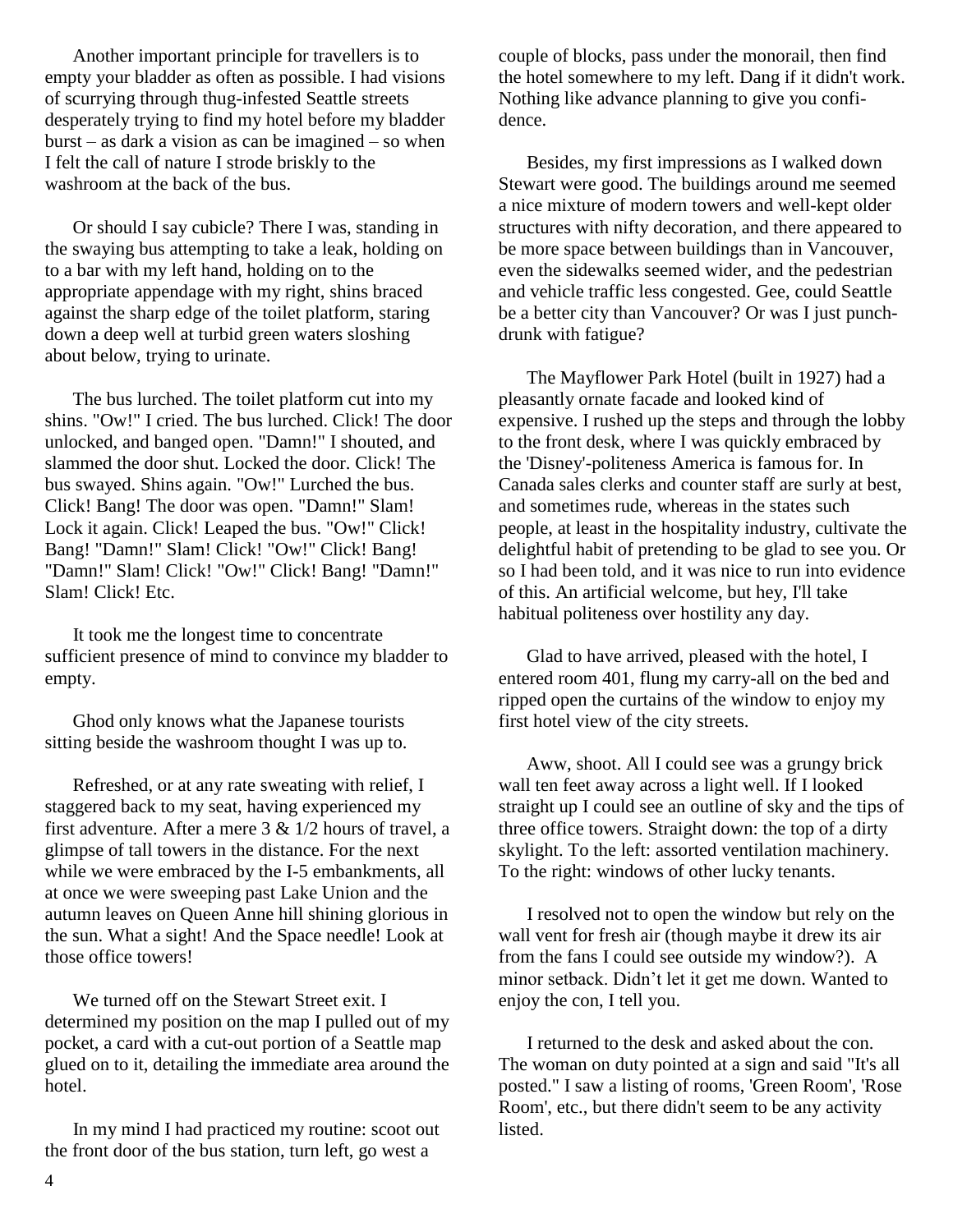I went up to the mezzanine to check out these rooms. Empty. Nothing. Well, it was early yet.

 Then I went downstairs and discovered a ballroom full of weird-looking people. Huzzah! The convention!

"Are you the Ditto crowd?"

 Eighty strangers looked up from their deliberations around assorted tables to stare at me.

"No! We're the N.C.L.S. people!"

 Oops! Evidently I had stumbled upon a clandestine meeting of the NATIONAL CUCKHOLDS & LIARS SOCIETY and boy were they pissed! They didn't know who I was, and I didn't know who they were, so we were even. I backed out lest they lynch me.

 A trifle shaken, I took refuge in 'Clippers', the hotel restaurant, and waited to be deluged with the legendary commercial hospitality (as previously mentioned). I waited a long time. The waiter seemed more interested in laughing it up with his buddies than in serving customers.

 After a half hour of fatigue-sodden patience I was startled awake by said waiter asking if I had anything in particular in mind. I managed to communicate the concept of a menu, and fifteen minutes later when he drifted by, the precise aspect of the menu I was interested in.

 While the giant ground sloth they evidently employed as a cook toyed with what would eventually become my food, I stared blankly out the window.

 When my hot turkey sandwich finally arrived, it turned out to be cold and tasteless. The french fries, on the other hand, while equally cold, were admittedly tasty. Good enough. I wolfed everything down and tipped 20%. Determined to have a good time! Even if I had to pretend!

 Still the public rooms were devoid of activity. I passed through the mezzanine and walked down the corridor connecting the hotel to the Westlake Center (or 'Centre' as we'd write it in Canada) housing "hundreds of shops" (as the Ditto 8 flyer put it). There were only 80 shops. I felt vaguely cheated.

 Especially when I entered 'Suncoast Motion Pictures', a video store. Many films available in the States are not available in Canada, so I had been looking forward to snapping up some rare goodies, like maybe "Attack of the Crab Monsters." Everything in the store was run-of-the-mill stuff, readily found in Vancouver. Another minor disappointment.

Checked out the common rooms again. Nothing.

 Nada. Zip. ARRGH! Was I even in the right hotel?

 Beginning to feel trapped in a Twilight Zone episode. In fact, it WAS twilight. The sun was going down. I figured, hey, I don't want to walk around Seattle at night, why not go out for a brief walk while the sun was still up?

 So, zombie-like I stumbled out of the hotel and lurched down the hill to Pike Street Market, innumerable locals scattering out of my path. Sometimes fatigue-dementia can be very handy.

 Quick look at the market. Lots of trendy junk ala Gastown in Vancouver. Thank Ghod I was travelling alone. The market would be a nightmare were I in the company of someone who liked to shop.

 Then I hit upon the idea of seeking out the Seattle Art Museum so that I could visit it tomorrow without wasting time trying to find it.

 I stalked South along Second Avenue. Bit disturbed to notice hordes of office workers pouring into a cave entrance buried in a hill. Underground rapid transit? Or volunteer sacrifice in some Lovecraftian maze of unspeakable horror?

 Before my mind could fathom the truth of the matter (probably just as well) I passed the back of the Art museum. Wow! What a building! All sorts of vertical fluting and terracotta details and such. Postmodern Etruscan. Make a great club house!

 The entrance was on First Avenue. I observed a large sign opposite the museum reading "Luscious Ladies Will Undress For You." Nothing to do with the museum, unfortunately.

 Then I thought, "Hey, I'm here. Why not go in?" (To the museum, not the luscious lady display.)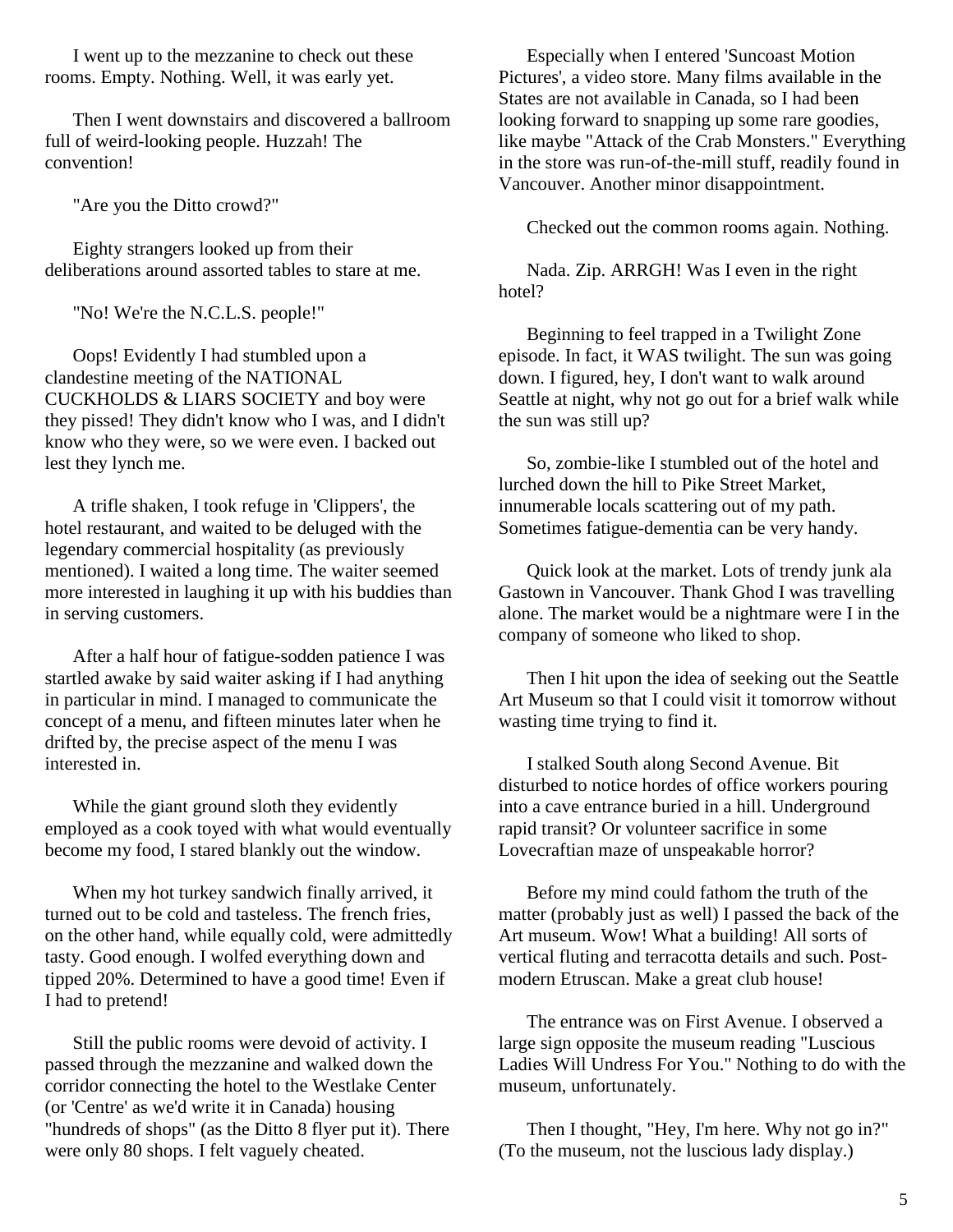As soon as I'd paid the \$6 fee and started up the incredibly long 'palatial' flight of stairs leading to the exhibits, I realized I'd made a huge mistake. I was so tired I could barely focus my eyes. So I decided to take a quick gander, intending to come back the next day for a more detailed study (which I never did).

 I raced through the entire museum in 20 minutes, spending about 60 seconds per gallery. Wowee! Something baroque! And there's something modern!

 Too bad I didn't have time to give anything a second glance. I had the vague impression the museum guards were giving me disapproving looks. What was their problem? Weren't obvious morons allowed to look at art? However briefly?

 Actually, to be fair to myself, I did linger for a few seconds before some of the more impressive exhibits.

 The Mesoamerican cases showed pottery pieces I'd studied but never actually seen, like Nayarit tomb figurines and jolly old Xipe Xotec, the male fertility God ( and patron of the Tlacaxipehualiztli festival in case you forgot ) who always wore the flayed skin of one of his sacrificial victims (sort of an Aztec Santa Claus...well, sort of... wore a red suit).

 And the classical stuff was pretty cool too. I particularly liked the portrait bust of the Emperor Claudius. Rather daft-looking lad was he.

 Headed North along First Avenue. Noticed some more interesting signs, like: "50 Beautiful Ladies! And 3 Ugly Ones!" and "Live Girls!" I should bloody well hope so. An exhibit of dead ones would be unnerving, to say the least.

 Staggered back in to the hotel, still grimly determined to have a good time. Still no sign of obvious congoers.

 I checked the public rooms one last time. Empty. (How was I to know about ten minutes after I left they began to fill the Green Room with fanzines?) I couldn't find anybody! Yet I still wanted to have fun. What to do?

 The obvious thing. I returned to my room to watch TV for the rest of the night. First thing I discovered, no Canadian channels! The hotel is missing a bet there. Tourists from the deep South would find

Canadian TV an amazing piece of exotica, but then, maybe not. I've heard that Americans generally don't hold with funny foreign stuff. In Vancouver, on the other hand, cable services provide more American channels than Canadian.

 After a while, as I lay spread-eagled on my bed, it occurred to me that I'd travelled a couple of hundred miles deep into the most powerful nation on Earth in order to watch an hour-long documentary on Dung Beetles.

 Still, learned something new. Did you know that Dung Beetles flying through the night, when they take it into their tiny little brains that maybe it's time to descend to the ground, simply tuck their wings under their carapace and plummet straight down, smugly secure in the knowledge that sooner or later they will, in point of fact, land? Certain convergent similarities with fandom it seemed to me.

 Eventually I tired of all this good fun and took a bath. After relaxing in the warm, soothing waters for about twenty minutes I discovered \$30 in now extremely soggy bills clinging to my ankle. Ah, the consequence of Spider's advice!

 Yes, I had tucked the money into my sock. But (you'll be glad to know) I had taken off my socks before getting into the bathtub (the rest of my clothes as well, in case you were wondering). I'd failed to notice the money still hanging on via my ankle hairs. Somehow symbolic of this day in its entirety.

Sigh.

 I take one last look out the window before climbing into bed. Something like a full Moon is shining between the 'horns' of one of the office towers visible above the lip of the light well. Weird. Downright eerie in fact.

 I fall asleep circa 11PM, having missed the fanzine activity in the Green Room, the Hospitality Suite on the second floor, the partying into the wee hours of Saturday morning.

 I fall asleep still grimly determined to have a good time.

 Now you know why I call my perzine "SPACE CADET."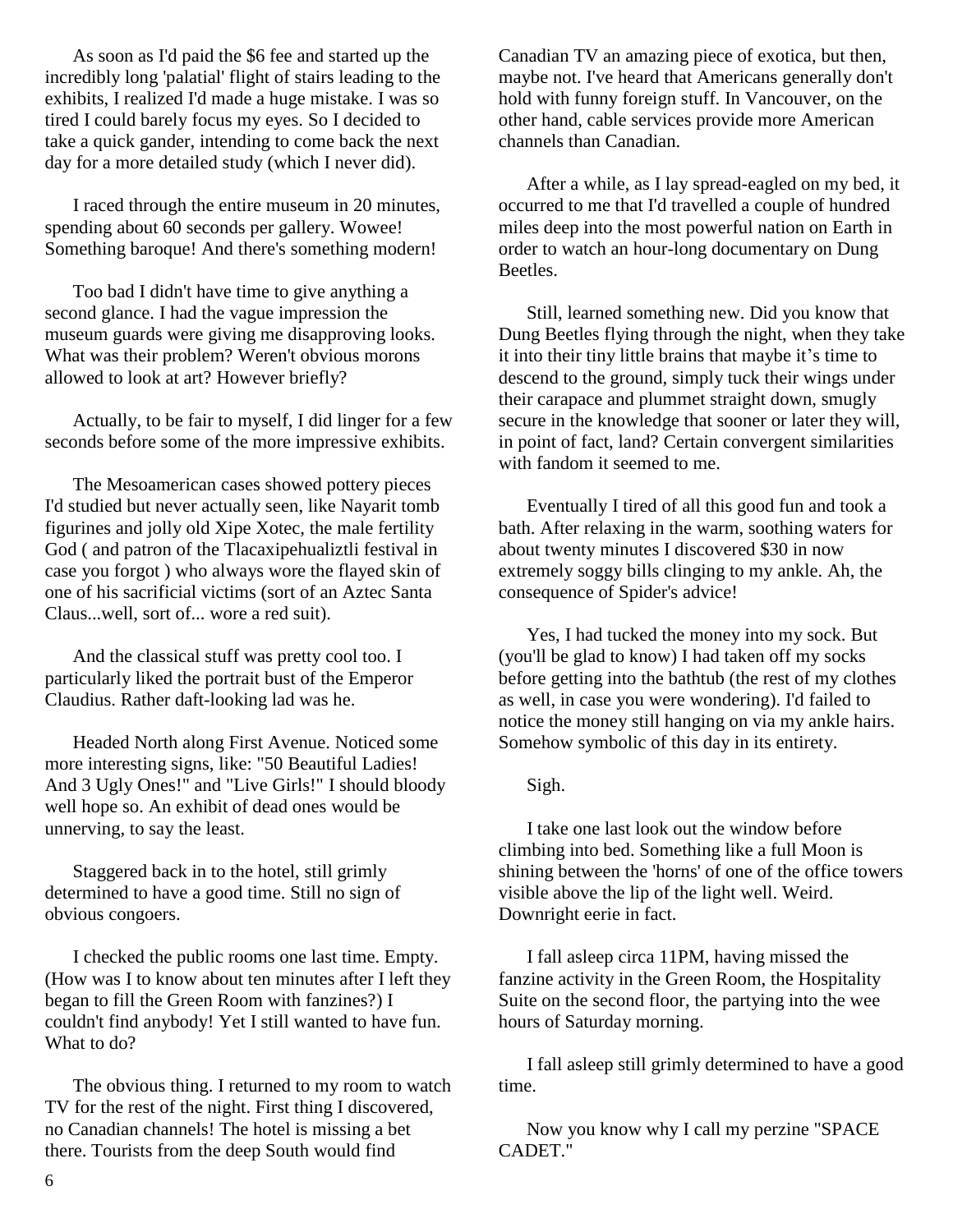## **Saturday, November 4th – 1995**

 Awoke. First train of thought in head: This is the convention hotel. Somewhere in this hotel is the convention. How do I find it? Ask at the desk? Nah, too obvious. It's Saturday. What happens at conventions on Saturday mornings? Nothing. Everyone is lying in a drunken stupor... except for the few smug early risers. Where are they liable to be? Breakfast? Nah, not if there's free food to be scarfed in the... HOSPITALITY SUITE! Aha!

 I went down to the lobby by elevator, then marched up the stairwell to the second floor to begin my exploration of the hotel. Why not simply take the elevator to the second floor to begin with? It's more fun to come down the elevator, tromp through the lobby and disappear up the stairwell.... That way the hotel desk clerk gets to think: "Hmmm, something going on here, but what?"

 No matter! I found the hospitality suite! There WAS a convention! As I entered the room I asked: "Is this the hospitality suite for Ditto 8?"

 Before anyone could reply, I zoomed over to the salmon and bagels and began stuffing my face – thus reassuring one and all I was a fan and not a mundane slumming.

 Observing the amount of food I was shoving toward my gullet, Doug Faunt quickly introduced himself and suggested we have breakfast together in the hotel restaurant (I think with an eye to preserving Hospitality's budget). Grateful to finally have someone to talk to, I eagerly went along.

 In the course of our subsequent conversation I quickly discovered that – like many a travelling fan – Doug had in his luggage two tins of canned Haggis. which he was bringing back from England.

 I'd been corresponding with Harry Andruschak about this very subject! Seems Haggis is illegal in California, and Harry wanted to know if canned Haggis existed, and was it available in Canada? Here was Doug telling me anyone could mail-order it from Harrods of London. Immediately after I returned home I emailed Harry with the information.

 Doug and I also talked about zine fandom. He denied that there was anything cliquish or elitist about the old guard, commenting that they were just a small

group of people who had been around for many years and gotten to know each other very well. All it takes is time... and some ability to say hello.

 Doug then informed me that the FANZINE ROOM was open and worth checking out. I hotfooted to said room in the mezzanine and paused in the doorway, mouth agape and eyes bulging.

 "Look at all the freebies!" There were thousands of them. Hot damn! But when the first one I perused turned out to be issue #1 of LOCUS my mind finally clicked into gear. Display zines. These were display zines. Touch. Read. Do not take. Oh well.

 I gazed upon the assembled multitude, a mighty library in itself, and sighed. How could the fanzine room I was planning for VCON 21 possibly compare?

 Still, there were a number of excellent freebies, "THE INCOMPLEAT TERRY CARR" for instance, and I quickly, not to say voraciously, gathered them up, and left a few SPACE CADETs strewn about in return. SC's cover was attractive and appropriate I thought, as it was by Ditto 8's GoH Taral Wayne, so I had high hopes people would pick it up if only for that reason.

 Next I checked out the HOSPITALITY SUITE again. This, of course, was the traditional post-con name dropping prep-event arranged for my benefit. Except that I'm very shy in the presence of people I've never met, and a room full of such was quite daunting.

 Armed with handfuls of SPACE CADETS, I made Herculean efforts (from my perspective) to introduce myself. I pressed my zine on the likes of Roger Wells (whom I'd seen at VCONS), Andy Hooper, Marci Malinowycz, George Flynn, Alan Rosenthal, Don Fitch, Art Widner (whom I'd met at Westercon 44) and others, only to discover this had been done by everyone on Friday night, and no one had any copies of their latest zine left to hand out. Still, I found my zine to be a good icebreaker.

 I was particularly impressed with veteran fan Art Widner's zine-reception technique. He simply turned away to expose several large empty pockets on the back of his vest, into one of which I plunged my zine. A clever, practical fannish invention. No need to put down food or drink, the zine-devouring vest does your collecting for you.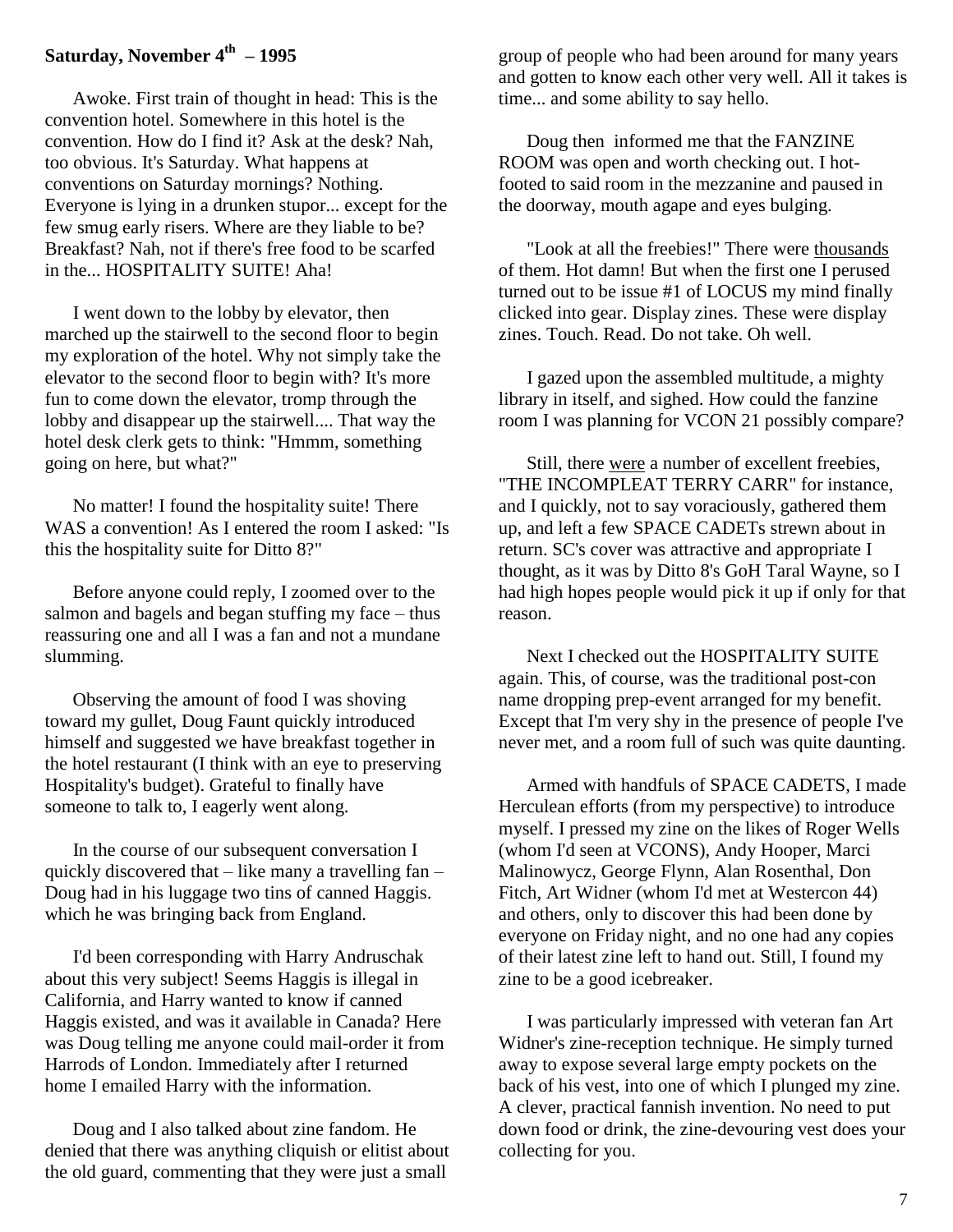I know I talked for some time with Joyce Scrivner about Vancouver fandom in the old days, and I discussed the upcoming first issue of FHAPA with its OEs Lindsay Crawford and Faye Manning. Then people started to break for lunch and I ran off to keep a 32-year-old date....

When I was twelve years old, I spent a lazy summer-of-63 afternoon rocking slowly in a couch hung from the rafters of a shady veranda facing the calm, silvery waters of Lake Simcoe near Barrie, Ontario (my birthplace), sipping lemonade, and browsing through a pile of recent National Geographics.

 One of them was the September 1962 issue. Articles included: "I Fly the X-15, Half Plane, Half Missile" ( Neato! ), "Strange Little World of the Hoatzin" ( Weirdo! ), "Early America as Seen by Her Native Artists" ( Dullsville! ), and "Seattle Fair Looks to the 21st Century." Cool!

 I didn't know this was one of the smaller World Fairs, it looked pretty futuristic to me. After all, the next century was way far off. I knew, for instance, that by... say... the year 1996, I'd be spending my summer vacations, not in a cabin by Simcoe's shore, but in a cozy little dome on Mars. Sigh.

 Anyway, the Monorail built for the fair looked supremely nifty to me.

 "Silently riding a concrete beam on rubber tires, the electric train makes a bid toward solving city traffic problems..."

 Ahh, that Geographic info-packed prose style! Then and there, swinging on the couch, sipping my lemonade, I vowed to someday ride the Seattle Monorail! (Whenever I drink Lemonade I think of the Seattle Monorail. Always a positively Proustian experience.)

 Conveniently enough, the downtown terminus was in the Westlake center attached to the Hotel. Eagerly I boarded and found myself a good seat.

 Hmm, wider than the Vancouver Skytrain, with more window space. Good so far. Then we started off… and arrived.

 Dang! Forgot about the line in the '62 article which read: "Monorail zips 1.2 miles in 96 seconds..." Although time seems to have slowed the thing, as the driver stated our trip lasted two whole minutes. Still, I felt curiously pleased with myself as I got off. A childhood dream fulfilled.

 Wandered around the Seattle Center (former World's Fair grounds) for a bit. Leaned over the railing at the Science Centre, and conversed with a suspicious crow while staring at the life-size bronze sculptures of a Triceratops and a Stegosaurus.

 I headed for the Space Needle, which looks like a flying saucer on stilts, though Nat Geo preferred "the 606-foot Space Needle rose like a gigantic sheaf of wheat," an image aided at the time by the fact that the two story saucer bit, now white, was originally painted a rusty-red. I don't think the flaming beacon of natural gas on top contributed to the bundle of wheat image, myself. Flame seems to have gone out of late.

 The Space Needle certainly looks top-heavy, but its centre of gravity is actually quite low to the ground, what with being anchored by a 5,850 ton block of concrete. The 43 second ride on the elevator isn't all that much shorter than the Monorail trip. But the view! From the observation level at 525 feet I stared down at the toy-like freighters in Elliot Bay, past downtown Seattle to Mount Rainier, studied Lake Washington, etc. etc.

 I noted that the older section of Seattle round Pioneer Square seemed rather dark and grungy, foreboding. This is where the train station is located. I had been warned not to take the train, that the bus depot was in a much better (read 'safer') area of town. Years of watching American network news has made me susceptible to such advice. But to be fair, there are sections of Vancouver I routinely avoid.

 The last place I expected to experience violence was the Space Needle itself. But on riding the elevator down, just as the door opened and before I began to move, a powerful blow to my back pushed me forward and down, dropping me to my knees on the pavement. I looked up to see an impassive elderly Japanese man in a business suit stalk past with arms folded. I was so angry I nearly shouted "This isn't the goddamn Tokyo Subway!" and "Who won the war anyway?!", but there didn't seem to be any point.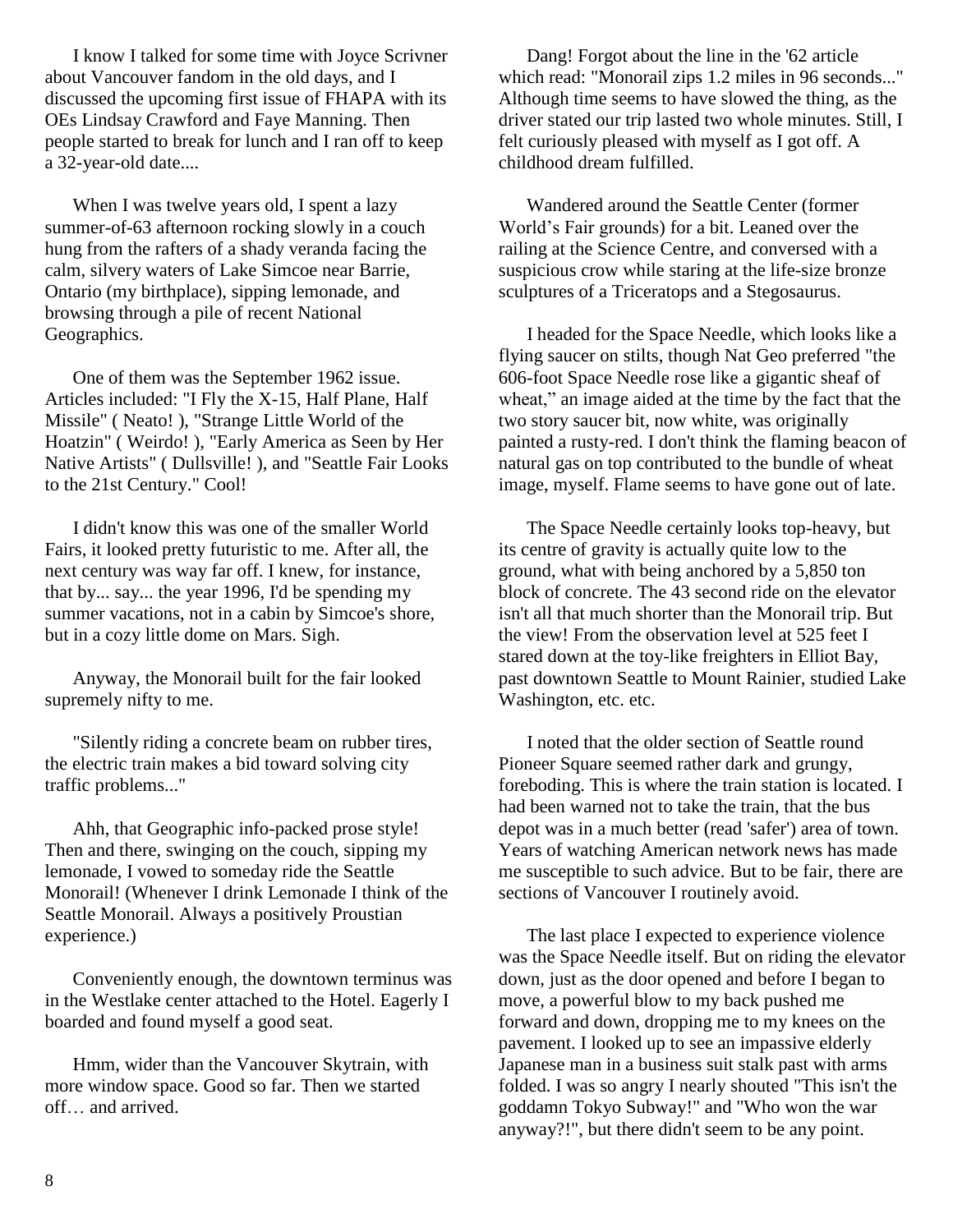Nothing personal. He'd just cleared the way is all. Talk about cultural shock!

 Riding out of the ex-fair on the monorail, I noted that what had been the 'Home Interiors, Fashion, and Commerce Pavilion' was now the antennae festooned headquarters of KOMO TV (I think it was Komo... memory fades), which struck me as an intelligent utilization of a 'temporary' structure.

 Back in the Hotel by 2:00 pm. Let the programming begin!

 WALL AND WINDOW: FANDOM AND THE "REAL WORLD" with Jerry Kaufman, David Levine & Debbie Notkin.

 A panel on how fans relating to the real world. One woman (I forget who) commented, "I'm not ugly, but I don't turn heads either. Yet when I walked into a room at my first con twelve guys shouted 'It's a girl!', and I walked right out."

 This led to a general discussion on the number of females in early fandom, with a consensus being reached that the rise of Trekdom brought in the first flood of women.

 David Levine commented that one of the questions you should never have to ask at a convention is, "Where are my pants?"

 I brought up how irritating it always is to mention to a mundane that one is a science fiction fan and hear them say, "Oh, so you believe in UFO's too? Great!"

 Debbie Notkin quoted Greg Bear as saying "Before you can publish you need to write a million words. Zine fandom is an excellent place to do that."

 And somehow, the subject of a certain Westcoast delicacy came up, namely the Gweduc, pronounced "Gooeyduck."

 As David Levine put it: "What we're basically talking about here is giant ambulatory penises in shells." (The April, 1960 Nat Geo has a photo of a 'Dungeness Bay Digger' holding a Gweduc nearly as long as his arm! Even Madonna would be impressed!)

 Which lead to my telling my infamous 'Gooeyduck' story.

 One day, back when I was a Store Manager for Williams & Mackie Stationery, it was near closing time and I was getting ready to call it quits. Suddenly I hear a strange rustling. Odd. Can't see anyone. I follow the sound to its source. Down one of the aisles is an unkempt man resting on his knees. Beside him, an open plastic container of 'Gooeyducks'. In front of him, a row of boxes of elastic bands, one for each size we sell. Carefully, meticulously, he was opening each box in turn, taking out a sample elastic band, and slipping it around a dead 'Gooeyduck'. Then, with a heartfelt sigh, discarding the band.

 It was sometime before I could bring myself to ask, "Can I help you?"

 He shook his head. "I don't think so. I don't seem to be having any luck. I'm looking for a one-size-fitsall-Gweduc rubber band."

 I pondered this for a bit. "But rubber bands come in different sizes. And so do 'Gooeyducks'."

"I need a rubber band that'll fit any Gweduc."

Carefully, cautiously, I inquired, "Why?"

 "Well, I own a Gweduc farm," he explained, "and I need to ship 10,000 Gweducs by air. Need something to keep their shells closed."

 "How about shipping wires? Twist them tight, fits all 'Gooeyducks'."

 "No!" he said, beginning to get angry. "I don't want to hurt their precious shells!"

 "Ah, I see," I said soothingly, thinking quickly. "I'm afraid we can't help you. Our stock is so limited, you see. But our competition, Grand & Toy, is just two blocks East on Manitoba Street. They have an enormous stock of rubber bands. I bet they carry a one-size-fits-all-'Gooeyduck' rubber band."

 "Oh, thank you, thank you," he said, a delighted expression on his face. He gathered up his Gweducs and went running out the door. I ran to the door and locked it. Then I discarded all the rubber bands smelling of dead Gweducs. Hope the Grand & Toy people were able to help the guy.

And by the way, I now work for Grand & Toy.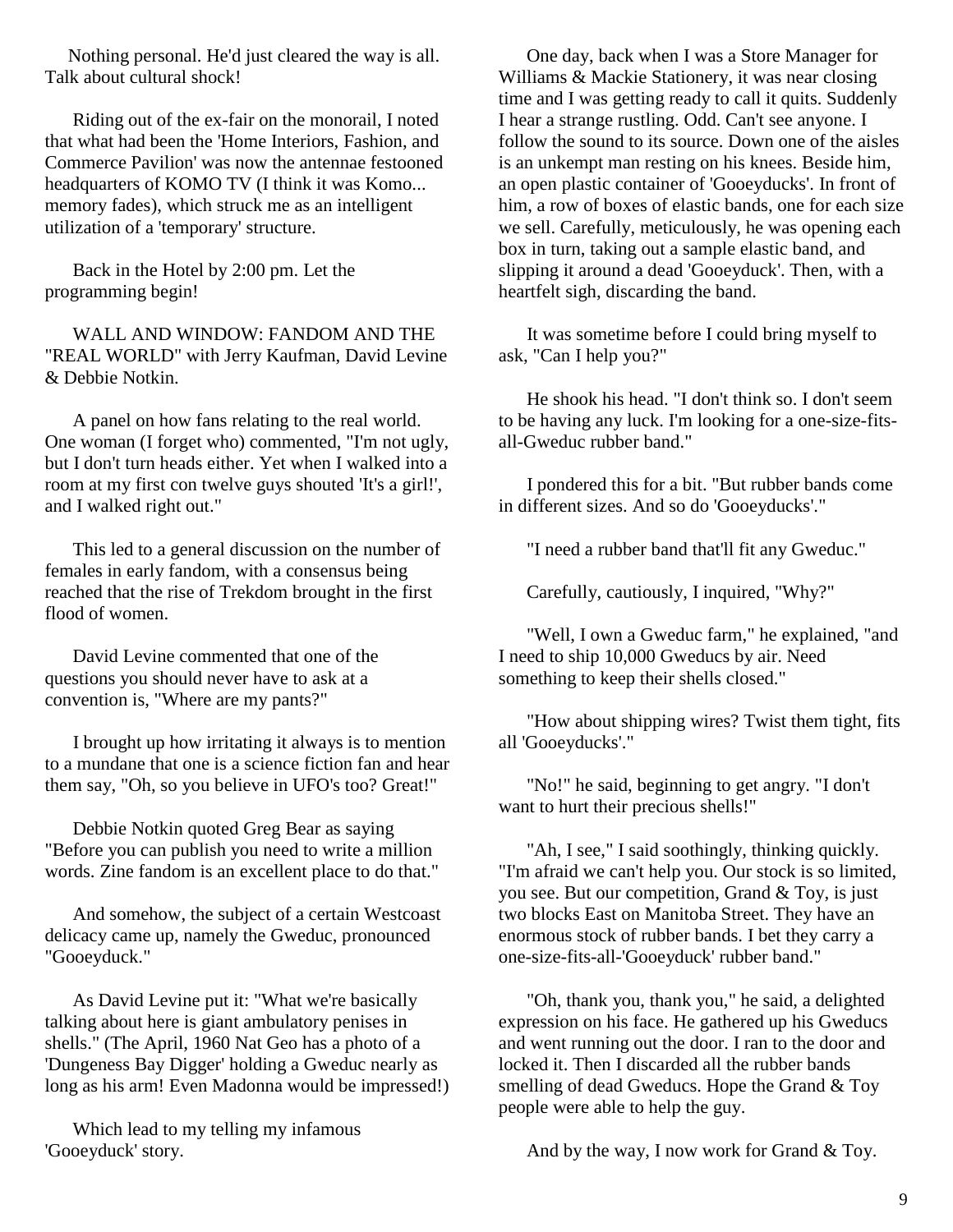What does a Gweduc farm look like, anyway? Acres and acres of mud flats?

 Anywho, this story got a lot of laughs, and I began to relax, began to feel a part of the convention, as opposed to a mere observer.

 THE PRESERVATION OF FANDOM'S HISTORY AND MYTHOLOGY with Dick & Leah Smith, and Faye Manning.

 This was essential a Timebinders/FHAPA panel. Timebinders being a group of Fhistorians (myself included ) devoted to preserving fanzines, and FHAPA the group's Fanhistory APA. (I have since become the archivist for BCSFA/WCSFA, inheriting over 5,000 zines, so it's an area in which I have strong interest.)

Some points of note expressed:

 There are very few large collections, and when fans die, their relatives tend to toss the zines into the nearest dumpster, so Rule #1, never throw anything away! If you tire of your collection, give it to someone else.

 Photocopying and distributing enhances survivability. Recent US copyright law now grants copyright with the very act of writing, but the consensus was this should not intimidate people into copying for archive purposes.

 Placing into an institution is no guarantee, as policies change, shelves get crowded, collections can be dumped.

 F.M. Busby brought up the hoary problem of the marching Chinese, if you march them past you ten abreast, the column never ends, because they reproduce at a rate faster than you can count them. Attempts to preserve zines and make them widely available are doomed for the same reason.

## ELECTRONIC FANDOM: BOON OR BARRIER

with GoH Taral Wayne (Canada's best known fan artist and zine-pubber, & one of the founders of Ditto), and I think Eric Lindsay (of 'GEGENSCHEIN' fame), and either Debbie Notkin or Leah Smith Dang! Wish my notes were more complete!

 A lot of discussion, some of it highly technical and way over my head. The consensus seemed to be that electronic media was useless, at least from the preservation viewpoint, since technology has a short generational span. I mentioned an example: the C.B.C TV network has tens of thousands of hours of rare programming on an early form of videotape, and only one machine that can run them. No spare parts. No backup. When it breaks down, their archive might as well be thrown away.

 Noticed Stu Shiffman, legendary fan artist, asleep in a corner. Ahhh, fannish traditions.

 Taral Wayne pointed out that one of the limiting factors in electronic media is that not everyone can afford a computer. I got my obsolete Macintosh SE/30 for \$50. Can't complain.

 The most memorable part of the panel was the ten minute conversation I had with GoH Taral Wayne after the panel concluded. I introduced myself with some trepidation. You see, earlier I had mailed him samples of SPACE CADET. He wrote back, "I also remember YOU! You're that fellow in that other fanzine who thinks Furry Fandom oughta be squashed!"

 On this occasion I tried to explain that when I wrote in a LoC to Scott Patri, Editor of 'THE ZERO-G LAVATORY': "In fact, you might have to shift your wrath towards a new threat to general SF-Fandom: the growing power of "Furry" fandom, devoted exclusively to... anthropomorphic characters, especially if insufferably cute... Furry fandom is the coming thing, complete with conventions, electronic BBS and zines. Maybe I'm paranoid, but I think this particular egg should be flattened before it hatches..." that I was only kidding, ha ha! I was merely tweaking Scott a bit about his constant anti-Trekdom stance, ha, ha! ha...

 "Hmmm, well, I posted it on the net and tore it to pieces," said Taral.

Oh, Ghod.

 Still, Taral graciously helped remove both my feet from my mouth and we got along fine after that. After all, he had sent me a wonderful cover piece (depicting futuristic biplanes) for SPACE CADET with the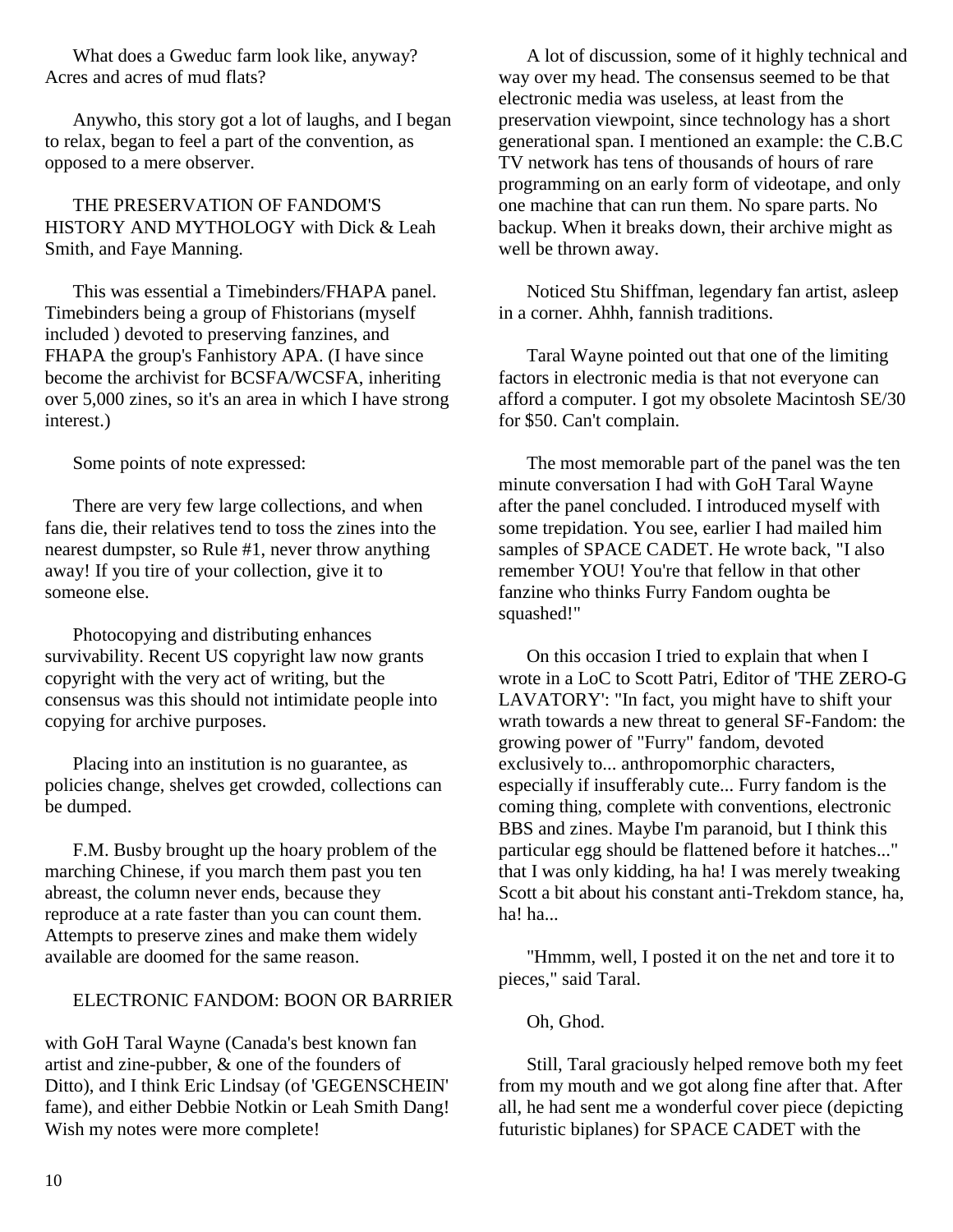above mentioned letter. Obviously not a chap to hold grudges.

 Anxious to regain face, I tried the old fannish ploy of threatening to send him future issues of SPACE CADET. Ah, but he was far too experienced and agile a fan to fall for such an obvious trap.

 "Well, okay," he said, "but I promise NOT to Loc. May NOT even have time to read them. But I DO have one of the larger collections, with an emphasis on Canadian zines. If YOU think your zine is worth preserving, you can send it to me. I can archive it, I suppose."

 Never, NEVER attempt to duel with a Master. You can't win.

 THE FAN FUND AUCTION with auctioneers Andy Hooper and Dick Smith (I think).

 I remember drooling as they laid out the zines. They apologized for the poor selection, but I was quivering with anticipation. Eric Lindsay had brought a set of Don Thompson's 'DON-O-SAUR' all the way from Australia! The club archive had a fine selection we'd received in the late '80s in trade for BCSFAzine, but here was a chance to get the one's he'd produced in the '70s!

 And then there were several fine 'SIMULACRUM's by Victoria Vayne, circa 1976, masterpieces of printing. And in general, what is technically known as "a whole bunch of neat stuff."

 I bid on nearly everything. I became known as "that man in the corner". At least 75% of the money raised came from my pockets. I had about \$200 US funds left and was determined to spend it. Besides, it was for a good cause. TAFF, I think.

 Anyway, I had money to burn. The pile of zines mounted on my lap. They were sold in lots. I wound up with about a hundred.

 One in particular I had my eye on. So did Jerry Kaufman. "HUITLOXOPETL" by Meade and Penny Frierson circa late '70s. Interesting title, sounds like the name of an Aztec deity, though nothing I can find in my sources.

 This particular issue details at length the origins and development of characters like 'Simple J.

Malarkey', 'Snavely', 'Sis Boombah' and 'Sarcophagus Macabre' in the POGO Comic Strip written and drawn by Walt Kelly of beloved memory.

 As a lifelong Pogo fan, this was a 'Must buy!' Unfortunately, this was Jerry Kaufman's view as well. We pawed through it together before the auction started, our drool turning the pages prematurely brown. Nervously, I wondered if I had enough money to outbid Jerry.

 During the auction Andy Hooper's hand often strayed to the lot containing 'HUITLOXOPETL', Jerry and I would lean forward, half-rising out of our seats, and Andy's hand would pass on to another lot. Every time this happened the air grew electric with tension.

 I noticed Jerry was becoming quite agitated. Was he going to storm the stage? He stood up... sat down again... stood up, bobbed about, agony written on his face... then suddenly rushed from the room.

 Hah! Victim of his bladder! This was my chance! Would the Fannish Gods smile on me? YES!!! Andy's hand rested on the lot in question. "And for this pile of crudzines..."

"TEN BUCKS!" I screamed.

 Momentary silence. Somewhat taken aback, Andy said, "Uhh, sure, okay. Any other bidders?"

"FIFTEEN BUCKS!" I yelled.

 "Fine, whatever," Andy said, warily handing me the lot.

 Jerry Kaufman came racing back into the room. He plunged back into his chair, turned his gaze eagerly to the spot where HUITLOXOPETL had rested... His face darkened. "Damn, damn, damn damn!" He mouthed.

 He turned to glare at me suspiciously. I tried to keep a straight face. One shouldn't gloat in public.

 Magnanimously, I let him hold HUITLOXOPETL for a few seconds after the auction.

 But just so I don't appear a complete bastard, I do intend to photocopy it for him one of these days. Especially after he reads the above.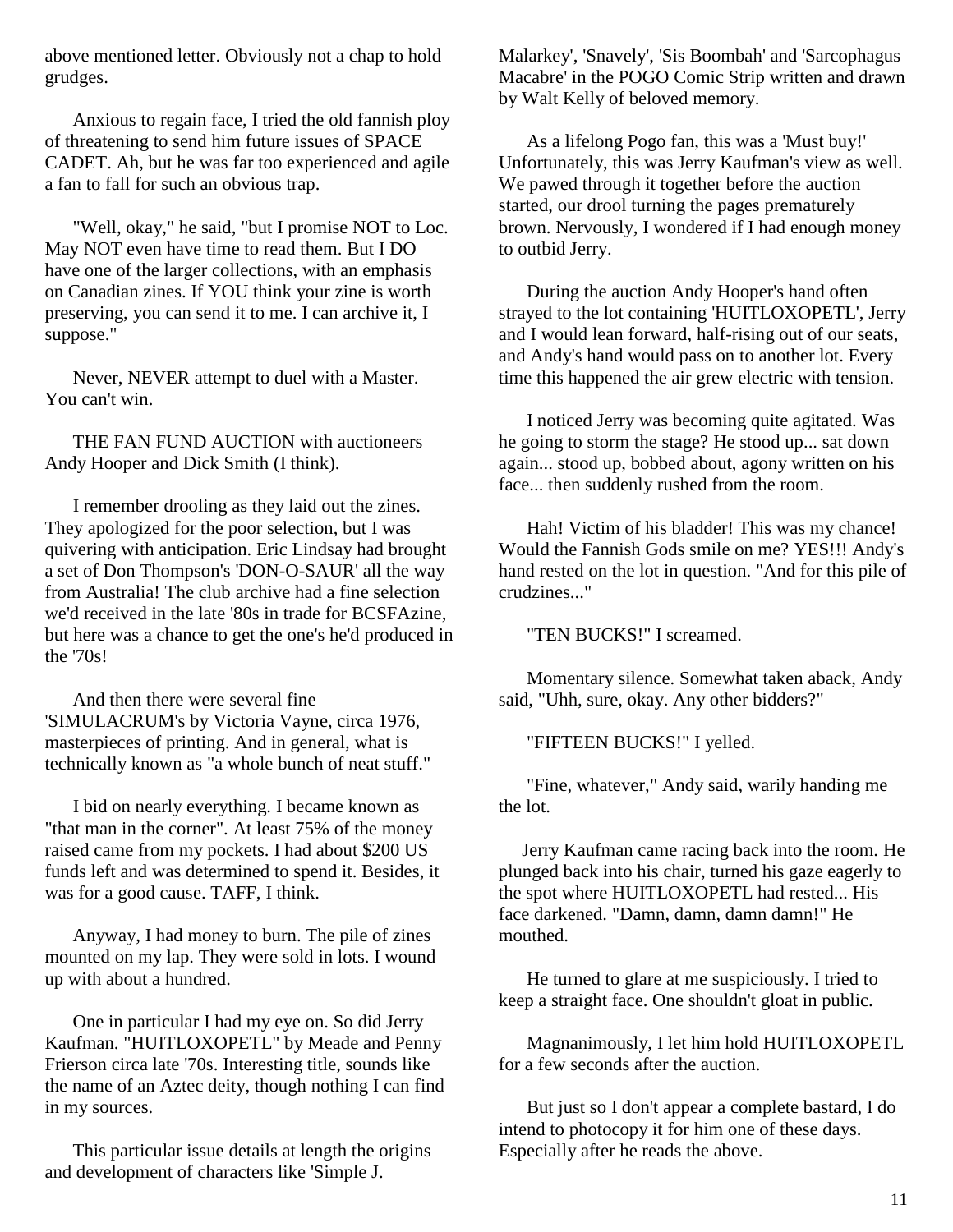## HOSPITALITY SUITE

 This time it was quite crowded, especially when the Vanguard people ( Seattle Club? ) showed up. Felt a bit claustrophobic. Made myself feel secure by talking only to the people I had previously met.

 Eric Lindsay did come up and snap my picture, but then he snapped every one's picture. I wondered, was this just his way of introducing himself? Did he even have film in his camera? Just a random thought.

 Speaking of Australian fans, Jean Weber, long famous for "WEBER WOMAN'S WREVENGE", was pointed out to me sitting on a couch. I wanted to introduce myself, but there was a solid wall of people in front of her and I thought, 'Oh well, maybe later."

 Never do that at a con. Often, as in this case, there is no "later".

At 9:00 PM it became time for:

## TEN FANZINES THAT SHOOK THE WORLD

 This was a play written and directed by Andy Hooper, loosely based on "Ten Days That Shook The World" which was an account of the Russian Revolution, or more accurately, the 'Bolshevist' coup.

 This of course is the Fannish version, involving time travellers and Fandom's first attempt to take over the world to establish a Gernsbackian universe with a helicopter in every garage. At least, I think that's what it was about.

 There were maybe 40 people in the audience, at least 20 'performers' reading their parts, and maybe 4,000 variations of Russian accents projected with great gusto and energetic enthusiasm. Thoroughly entertaining stuff.

 This was the third time Andy's play has been performed, the first two occasions being Silvercon and ReinCONation. It is classic fan writing, easily on a par with the play version of 'THE ENCHANTED DUPLICATOR'. I don't know if Andy has it available in print, but if not, he should. I'd love a copy for the BCSFA/WCSFA archive. I wish I'd thought to ask for one of the scripts at the time, but I was exploring the limits of fatigue and wasn't thinking clearly.

Then back to:

## THE HOSPITALITY SUITE

 It soon became apparent every available cubic inch of space was not enough. Evidently the convention attendees had been cloned, perhaps more than once. A couple of times, in search of elbow room, I clawed my way out to go down the hall to the Smoking suite where Art Widner and F.M. Busby were holding court, but the blue-grey haze of smoke repeatedly drove me back.

 Nearly midnight. Dead tired. Time to call it a night. I paused one last time at the fringe of the multihuman blob pulsating in the hospitality suite. This fanboy needed sleep.

 As I got off the elevator and trundled up the hall to my room, I thought, "Gee, maybe if I'm really lucky I can catch a rerun of that PBS special on Dung Beetles."

And so to bed.

## **Morning, Sunday, November 5th – 1995.**

 Woke up quite late in the morning. Just enough time to grab a breakfast before checking out and hotfooting it to the Greyhound bus depot for my return trip to Vancouver.

By breakfast I mean yet another attempt to raid

## THE HOSPITALITY SUITE.

 There I spent a happy hour gobbling down free food while debating the recent Quebec Sovereignty Referendum with Joyce Scrivner, Alan Rosenthal, and Doug Faunt.

 Alan astonished one and all with his account of the longstanding tradition of Canadian Premiers who function as virtual dictators, the outstanding example being Maurice Duplessis whose Union Nationale party ran Quebec from 1944 to 1960. He mentioned Duplessis' notorious Padlock Laws which empowered the police to change the locks on the homes and business of people the Premier didn't like, thus denying them access to their own property.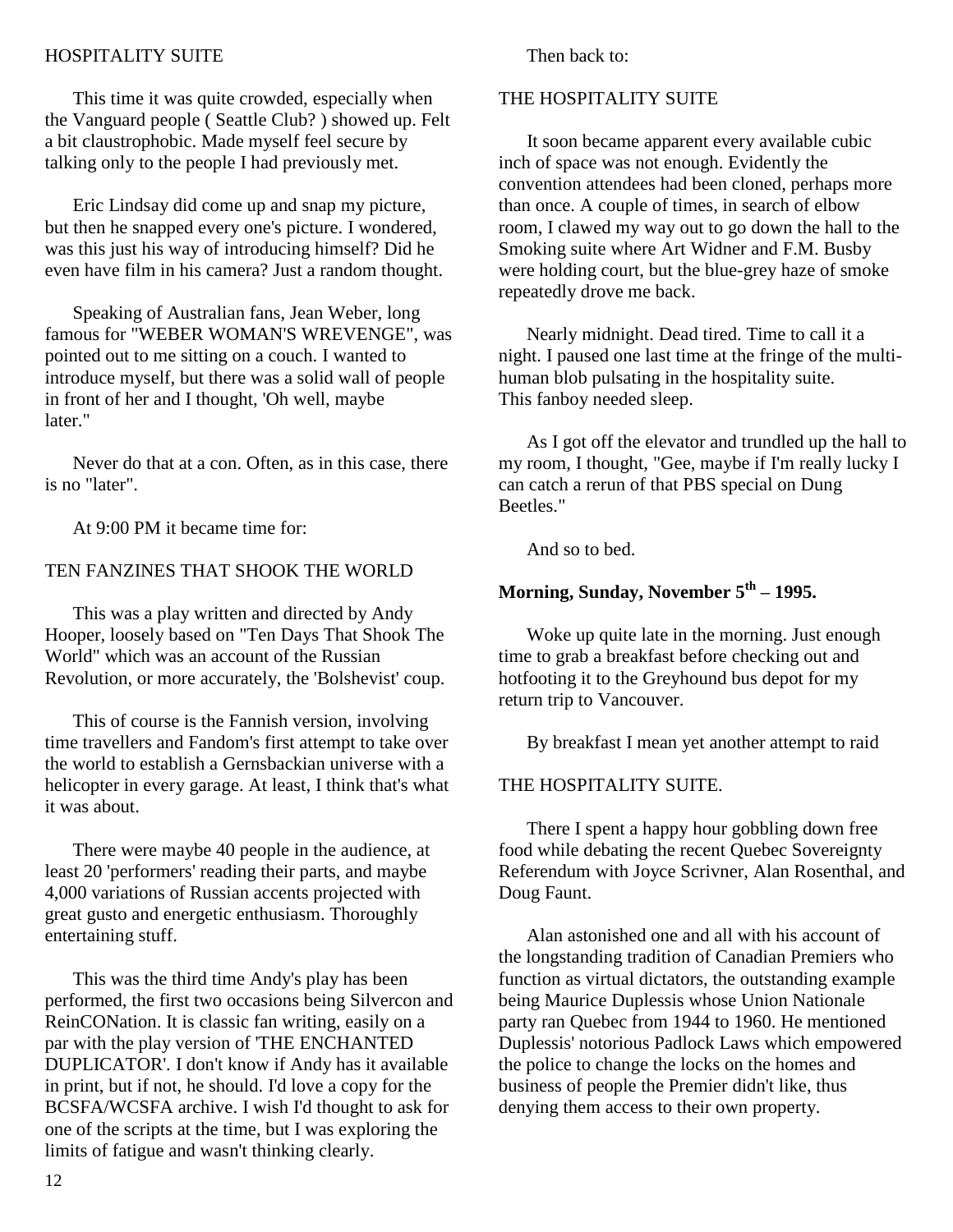"Why, that's Communist!" declared an outraged Doug Faunt.

 And I threw in the story of the American political expert who'd been studying the government of William 'Whacky' Bennett here in B.C circa late '60s, and who'd fled the province after a hasty news conference in which he'd denounced Premier Bennett as "the worst dictator in North America since Huey Long of Louisiana."

 Bennett had been visibly pleased by this flattering remark.

Enough of politics. Time to return home.

 Crossing the border back into Canada was more interesting than I had anticipated. A drunken chap in a rumpled suit whom I had noticed becoming more and more agitated as we approached the Customs building leaped from his seat and demanded that the bus drive right through Canada customs without stopping.

 On being told this was impossible he insisted the bus stop immediately and let him out. To avoid a fight, the driver obliged. The twit of a drunk then removed several bottles of presumably expensive booze from his luggage and dropped them in a garbage bin in full view of the Customs officers.

 Needless to say, we spent a very long time in customs while the inspectors went through this idiot's luggage searching for the slightest possible excuse to slap him with a fine, or maybe even detain him.

 He got back on the bus with a smug smile on his face.

 "If I had my way, I'd leave you behind," muttered the bus driver.

"Oh yeah? You wouldn't dare. I'm a lawyer!"

This revelation surprised no one.

 Seated in the front right-hand seat with a superb view out the windscreen, I decided to study the approaching Canadian scenery from the perspective on someone who has never seen it before, as if I were a first time visitor from the United States.

 Initially one passes through a series of 'hobby' farms culminating in the small farming community of Cloverdale (with a couple of artillery piece monuments in its fair grounds) and then joins the Trans-Canada Highway to pass over the Port Mann bridge high above the Fraser River & assorted train yards, then swings left past Fraser Mills (where Nils Helmer Frome produced his fanzine SUPRAMUNDANE STORIES circa 1937/38) and penetrates the closely packed houses of Burnaby.

 Up to this point there's been nothing particularly interesting. But when the bus emerges from the tangle of housing to travel along the Grandview viaduct, racing over train tracks and wrecking yards, with the huge cluster of downtown Vancouver office towers rising in the distance and looking very impressive against the North Shore Mountains (which being much closer to the city than the mountains surrounding Seattle are to that city, loom rather well), one has a sense of arriving – not exactly at the Emerald City, or at the end of the rainbow, mind you – but somewhere different and unique.

 That the bus depot is located in the Via Rail - Amtrak train station, one of the old 'imperial' style basilicas of commerce built decades ago, beats the dinky Seattle bus depot all to heck (though the surrounding area, on the edge of China Town, is a bit seedy).

Still, all in all, not a bad intro to Canada.

 However, I should note that tourists travelling by automobile usually cross at the more Westerly Blaine border post and arrive in Vancouver via a totally different route.

 I took my one piece of luggage, boarded the Vancouver Skytrain at the nearby Main St. station, got off on Granville Street, caught a bus that dropped me off two blocks from my Apt. in Kitsilano and immediately proceeded to not write up my report of the convention. A mere nine months later, I finally get this written.

# **RECONSTRUCTED MEMBERSHIP LIST FOR DITTO 8 (1995)**

- William Affleck-Asch
- Bob Altizer
- Allen Baum
- John (D.) Berry
- Steve Berry